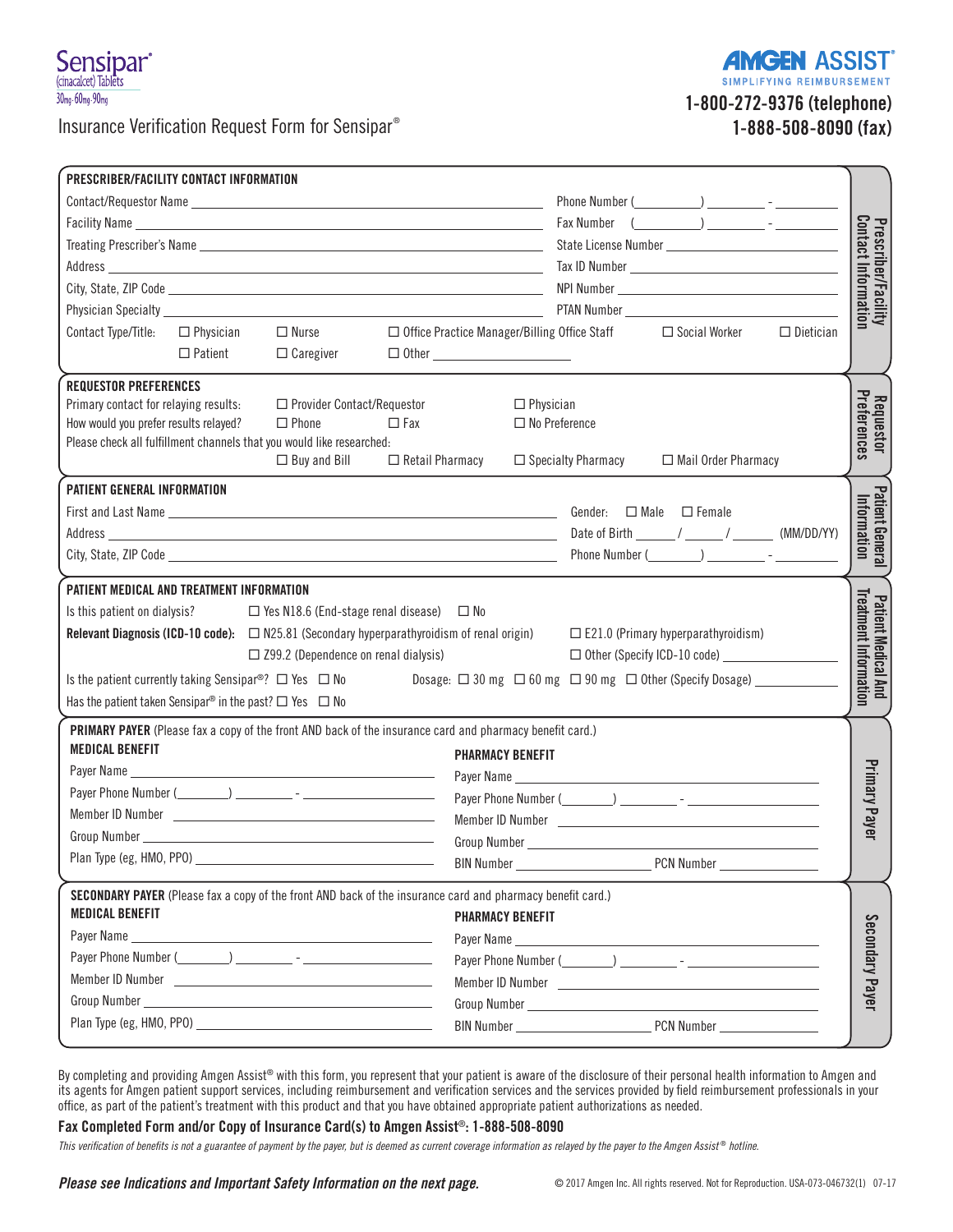# **Indications**

Sensipar® (cinacalcet) is indicated for the treatment of secondary hyperparathyroidism (HPT) in adult patients with chronic kidney disease (CKD) on dialysis.

Limitations of Use:

Sensipar<sup>®</sup> is not indicated for use in patients with CKD who are not on dialysis because of an increased risk of hypocalcemia.

Sensipar<sup>®</sup> (cinacalcet) is indicated for the treatment of hypercalcemia in adult patients with primary hyperparathyroidism (HPT) for whom parathyroidectomy would be indicated on the basis of serum calcium levels, but who are unable to undergo parathyroidectomy.

Sensipar® (cinacalcet) is indicated for the treatment of hypercalcemia in adult patients with parathyroid carcinoma.

# **Important Safety Information**

Contraindication: Sensipar® (cinacalcet) treatment initiation is contraindicated if serum calcium is less than the lower limit of the normal range (8.4 mg/dL).

Hypocalcemia: Sensipar<sup>®</sup> lowers serum calcium and can lead to hypocalcemia. Life threatening events and fatal outcomes associated with hypocalcemia have been reported in patients treated with Sensipar®, including pediatric patients. The safety and effectiveness of Sensipar® have not been established in pediatric patients.

Decreases in serum calcium can prolong the QT interval, potentially resulting in ventricular arrhythmia. Cases of QT prolongation and ventricular arrhythmia have been reported in patients treated with Sensipar®. Patients with conditions that predispose to QT interval prolongation and ventricular arrhythmia may be at increased risk for QT interval prolongation and ventricular arrhythmias if they develop hypocalcemia due to Sensipar®. Closely monitor corrected serum calcium and QT interval in patients at risk receiving Sensipar®.

Significant reductions in calcium may lower the threshold for seizures. Monitor serum calcium levels in patients with seizure disorders on Sensipar®.

Concurrent administration of Sensipar® with calcium-lowering drugs including other calcimimetics could result in severe hypocalcemia. Parsabiv™ (etelcalcetide) and Sensipar® should not be given together. Closely monitor serum calcium in patients receiving Sensipar® and concomitant therapies known to lower serum calcium levels.

Patients with secondary HPT: Serum calcium and serum phosphorus should be measured within 1 week and PTH should be measured 1 to 4 weeks after initiation or dose adjustment of Sensipar®. Once the maintenance dose has been established, serum calcium and serum phosphorus should be measured approximately monthly, and PTH every 1 to 3 months.

Patients with primary HPT or parathyroid carcinoma: Serum calcium should be measured within 1 week after initiation or dose adjustment of Sensipar®. Once maintenance dose levels have been established, serum calcium should be measured every 2 months.

Upper Gastrointestinal Bleeding: Cases of gastrointestinal (GI) bleeding, mostly upper GI bleeding, have occurred in patients using calcimimetics, including Sensipar®, from postmarketing and clinical trial sources. The exact cause of GI bleeding in these patients is unknown.

Patients with risk factors for upper GI bleeding, such as known gastritis, esophagitis, ulcers or severe vomiting, may be at increased risk for GI bleeding with Sensipar®. Monitor patients for worsening of common Sensipar® GI adverse reactions and for signs and symptoms of GI bleeding and ulcerations during Sensipar® therapy.

Hypotension. Worsening Heart Failure and/or Arrhythmias: In Sensipar® postmarketing use, isolated, idiosyncratic cases of hypotension, worsening heart failure, and/or arrhythmia were reported in patients with impaired cardiac function. The causal relationship to Sensipar® therapy could not be completely excluded and may be mediated by reductions in serum calcium levels.

Adynamic Bone: Adynamic bone disease may develop if intact parathyroid hormone (iPTH) levels are suppressed below 100 pg/mL.

Adverse Reactions: In clinical trials of patients with secondary HPT comparing Sensipar<sup>®</sup> to placebo, the most commonly reported side effects were nausea (31% vs. 19%), vomiting (27% vs. 15%), and diarrhea (21% vs. 20%).

In clinical trials of patients with primary HPT and parathyroid carcinoma treated with Sensipar®, the most commonly reported side effects were nausea (63%), vomiting (46%), and paresthesia (20%).

## Please <u>click here</u> to see the Sensipar® full Prescribing Information.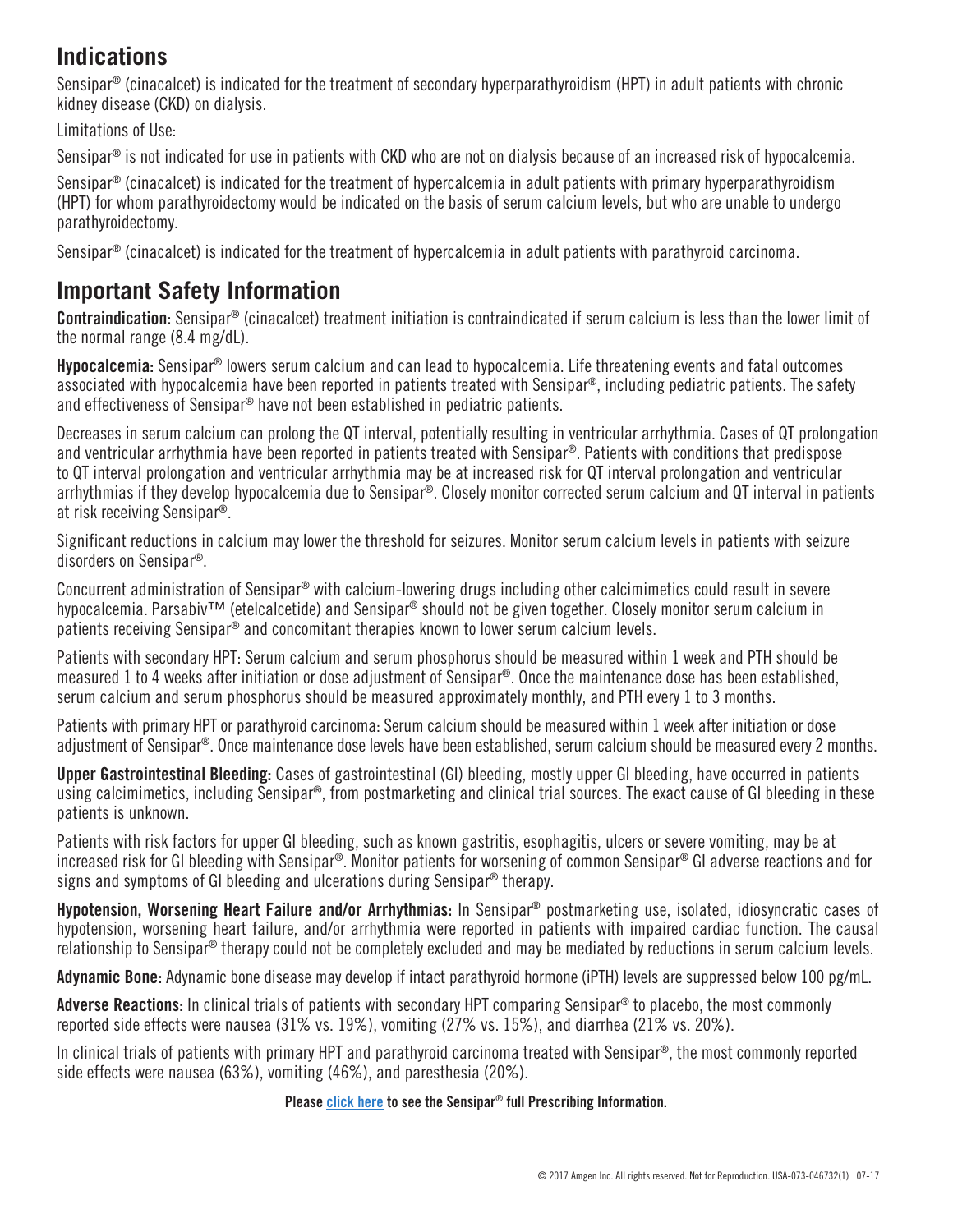## OPTIONAL SENSIPAR® PHARMACY CARD PROGRAM DIRECT ENROLLMENT Confirm Your Eligibility



| $\Box$ Yes |
|------------|
| ו ∎D No    |
| $\Box$ Yes |
| No         |
|            |
|            |
| 7 Yes      |
|            |
|            |
|            |
|            |
|            |

| The Sensipar <sup>®</sup> Pharmacy Card is <b>ONLY</b> valid for patients with<br>commercial or private insurance whose Sensipar <sup>®</sup> is NOT paid for,<br>in whole or in part, by any federal, state or government-funded<br>healthcare program. If at any time you begin receiving Sensipar <sup>®</sup><br>prescription drug coverage under any such federal, state or<br>government-funded healthcare program, you will no longer be eligible<br>to participate in the Sensipar <sup>®</sup> Pharmacy Card Program and you may<br>no longer use this card. Do you agree with this statement? | Yes<br>¶ N∩ |
|---------------------------------------------------------------------------------------------------------------------------------------------------------------------------------------------------------------------------------------------------------------------------------------------------------------------------------------------------------------------------------------------------------------------------------------------------------------------------------------------------------------------------------------------------------------------------------------------------------|-------------|
| Are you enrolled in a health plan purchased through the federal Health<br>Insurance Marketplace at healthcare.gov, or a StateExchange such as<br>Covered California or the NY State of Health, with health insurance<br>coverage after January 1, 2014?                                                                                                                                                                                                                                                                                                                                                 | $\Box$ Yes  |

#### Eligibility Criteria:

Open to patients with a Sensipar® prescription and commercial insurance for Sensipar®. Patients may not seek reimbursement for value received from the Sensipar® Pharmacy Card program from any third-party payers, including a flexible spending account or healthcare savings account. This program is not open to uninsured patients or patients receiving prescription reimbursement under any federal, state or government-funded healthcare program, such as Medicare, Medicare Advantage, Medicare Part D, Medicaid, Medigap, Veterans Affairs (VA), the Department of Defense (DoD) or TRICARE® or where prohibited by law. If at any time patients begin receiving prescription drug coverage under any such federal, state or government-funded healthcare program, patients will no longer be able to use this card and must call the Sensipar® Pharmacy Card Program at 1-877-334-8684 (Monday through Friday, 8:00 am to 8:00 pm ET) to stop participation. Restrictions may apply. Offer subject to change or discontinuation without notice. This is not health insurance.

## Privacy Notice and Authorization

In accordance with my signature below, I understand and consent to Amgen contacting me using the contact information provided in this form to enroll me in, operate, and administer Amgen patient support services and/or Sensipar® Pharmacy Card Program as described in the Patient Privacy Authorization other than promotional communications by telephone or SMS/text (to which I can separately opt-in below). I understand that the operation and administration of this program may require that Amgen contact me by telephone or SMS/text.

#### My preferred method(s) of contact:

 $\Box$  Email  $\Box$  Phone  $\Box$  Mail  $\Box$  SMS/text (standard text message charges may apply from your wireless provider)

□ In addition to the above consent, I understand that by checking this box and signing below, I consent to Amgen calling and texting me at the phone number(s) I have provided with promotional communications relating to Amgen products and services and/or my condition or treatment. Amgen may use automatic dialing machines or artificial or prerecorded messages to contact me and may leave a voicemail or text message (standard text messaging rates may apply). I understand that I am not required to provide this consent as a condition of purchasing any goods or services.

My signature below certifies that I am at least 18 years old and that I have read, understood, and agreed to the Privacy Notice and Patient Authorization to release my personal health information as described in full detail on the next page.

#### Patient Name:

Name of Legal Guardian (if needed):

Patient Signature (or Legal Guardian): X Date: Date: Date: Date: Date: Date: Date: Date: Date: Date: Date: Date: Date: Date: Date: Date: Date: Date: Date: Date: Date: Date: Date: Date: Date: Date: Date: Date: Date: Date: D

## Amgen's Privacy Pledge to Patients Amgen respects patients and customers and takes the protection of their privacy very seriously. Amgen pledges the following: Amgen does not and will not sell or rent your information to marketing companies or mailing list brokers. Amgen is careful to only collect and/or use personal identifiable information for the purposes stated in this Authorization and, as necessary, to provide the services and/or programs the patient or customer chooses to enroll into. Amgen practices are consistent with federal and state privacy laws, including HIPAA. Amgen program enrollment is voluntary and always provides patients with an easy option to cancel participation.